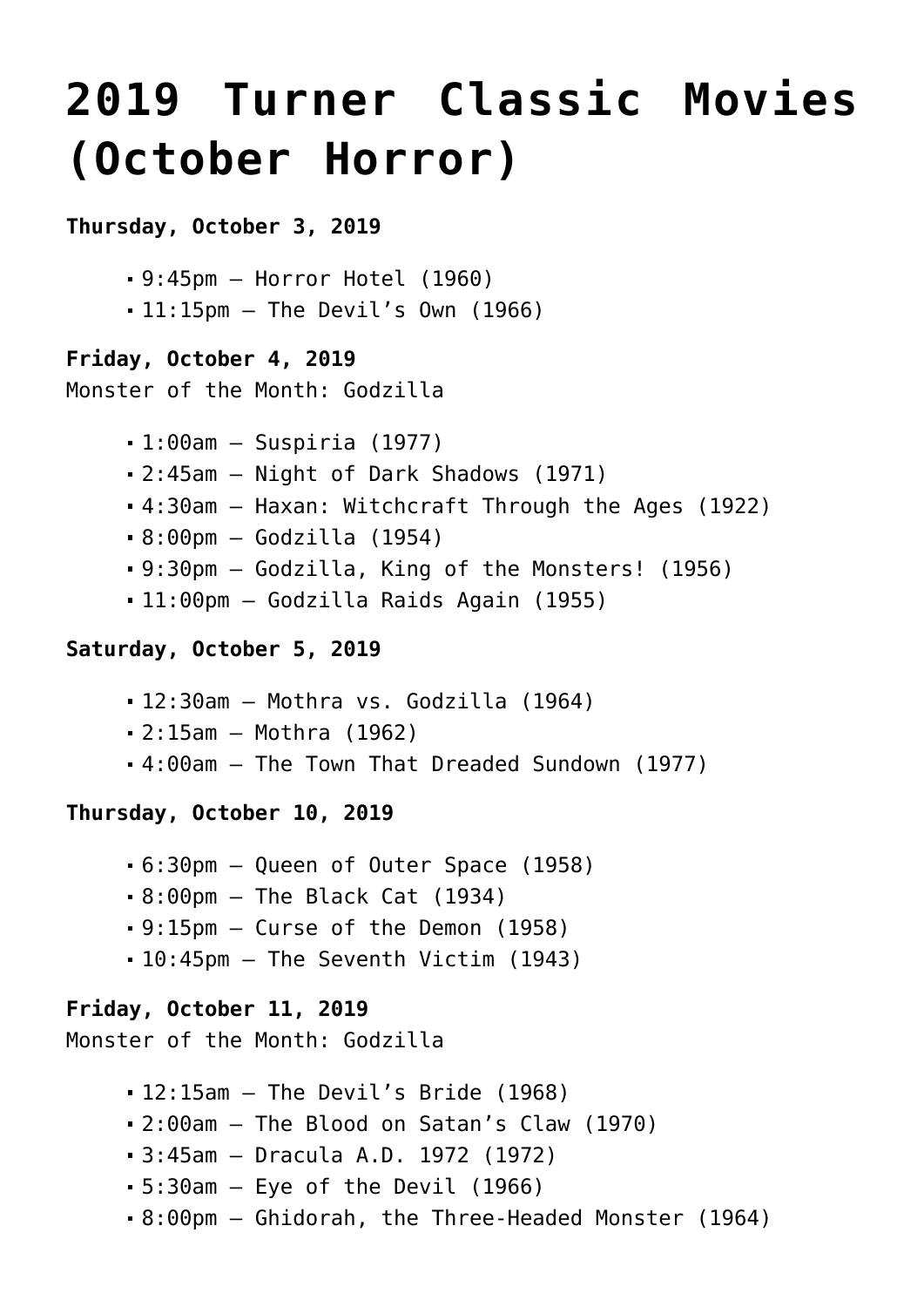- 9:45pm Invasion of Astro-Monster (1965)
- 11:30pm Ebirah, Horror of the Deep (1966)

#### **Saturday, October 12, 2019**

- 1:00am Son of Godzilla (1967)
- 2:45am Destroy All Monsters (1969)
- 4:30am Ghoulies (1985)

#### **Thursday, October 17, 2019**

- 8:00pm The Uninvited (1944)
- $-10:00$ pm The Haunting (1963)

#### **Friday, October 18, 2019**

```
Monster of the Month: Godzilla
```
- 12:00am [The Fog \(1980\)](https://www.halloweenmoviesontv.com/halloween-movies-a-to-z/the-fog-1980/)
- 1:45am – [Poltergeist \(1982\)](https://www.halloweenmoviesontv.com/halloween-movies-a-to-z/poltergeist-1982/)
- 5:45pm Transatlantic Tunnel (1935)
- 8:00pm All Monsters Attack (1969)
- 9:30pm Godzilla vs. Hedorah (1971)
- 11:15pm Godzilla vs. Gigan (1972)

#### **Saturday, October 19, 2019**

- 1:00am Rodan (1958)
- 2:30am Sugar Hill (1974)
- 4:15am Blacula (1972)
- 2:00pm White Zombie (1932)

#### **Sunday, October 20, 2019**

 $-3:45$ pm  $-$  The Nanny (1965)

#### **Thursday, October 24, 2019**

- 8:00pm Horror of Dracula (1958)
- $-9:30$ pm  $-$  The Gorgon (1964)
- 11:15pm The Plague of the Zombies (1966)

# **Friday, October 25, 2019**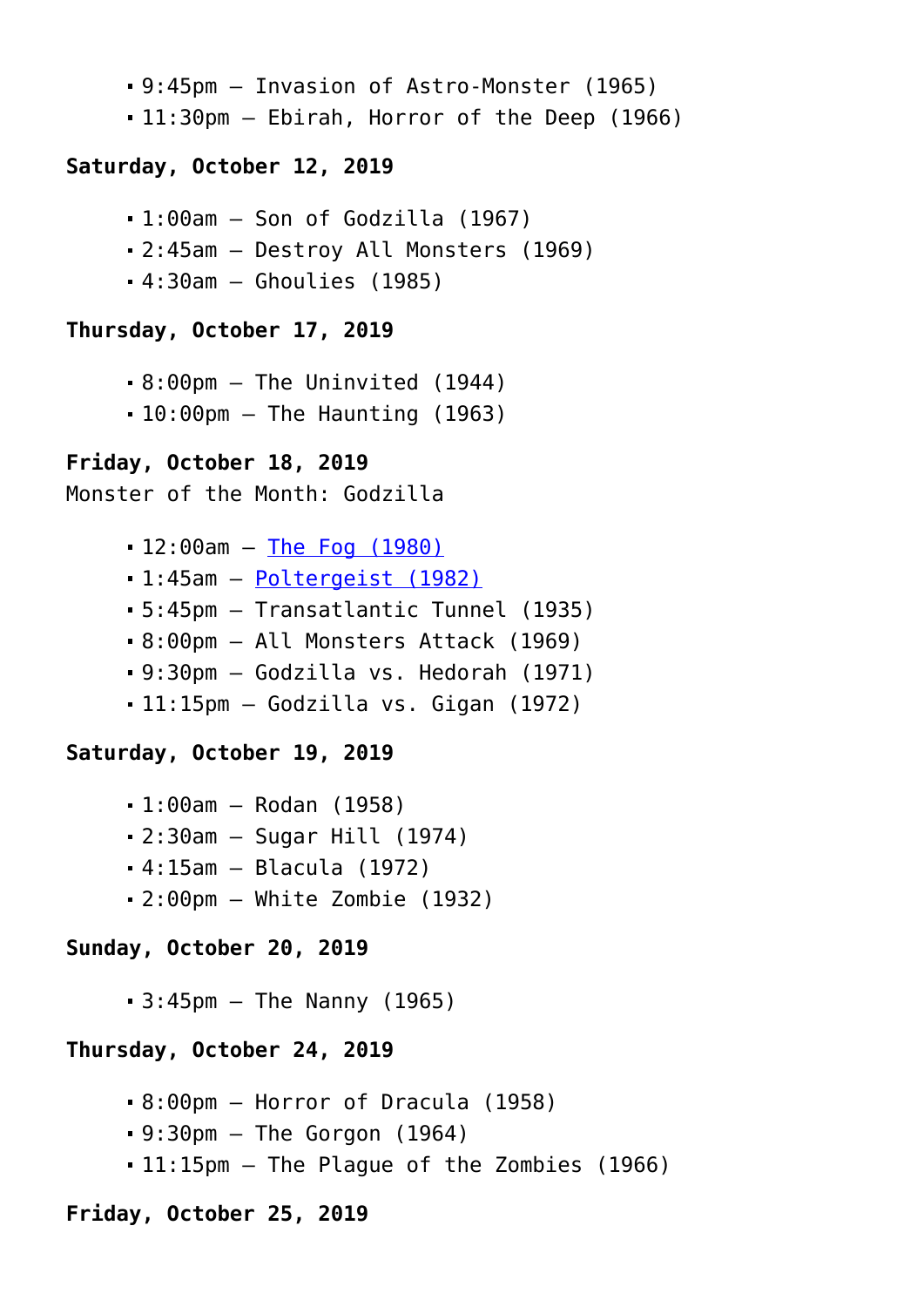Monster of the Month: Godzilla

- 1:00am – [Night of the Living Dead \(1968\)](https://www.halloweenmoviesontv.com/halloween-movies-a-to-z/night-of-the-living-dead-1968/)
- 3:00am The Hunger (1983)
- 8:00pm Godzilla vs. Megelon (1973)
- 9:30pm Godzilla vs. Mechagodzilla (1974)
- 11:00pm Terror of Mechagodzilla

#### **Saturday, October 26, 2019**

 $-6:00$ pm  $-$  The Haunting (1963)

#### **Sunday, October 27, 2019**

- 6:00am King Kong (1933)
- 11:45am Dr. Jekyll and Mr. Hyde (1941)
- 5:30pm What Ever Happened to Baby Jane? (1962)

#### **Monday, October 28, 2019**

- 12:00am The Haunted Hotel (1907)
- 3:30am Goke, Body Snatcher from Hell (1968)

#### **Tuesday, October 29, 2019**

3:00pm – The Seventh Victim (1943)

#### **Wednesday, October 30, 2019**

- 8:00pm Mad Love (1935)
- 9:15pm The Most Dangerous Game (1932)
- 10:30pm Cat People (1942)
- 11:45pm I Walked With A Zombie (1943)

# **Thursday, October 31, 2019**

# HAPPY HALLOWEEN!

- $-1:00$ am  $-$  The Walking Dead (1936)
- 2:15am Mark of the Vampire (1935)
- 3:30am Little Shop of Horrors (1960)
- 4:45am A Bucket of Blood (1959)
- 6:45am Freaks (1932)